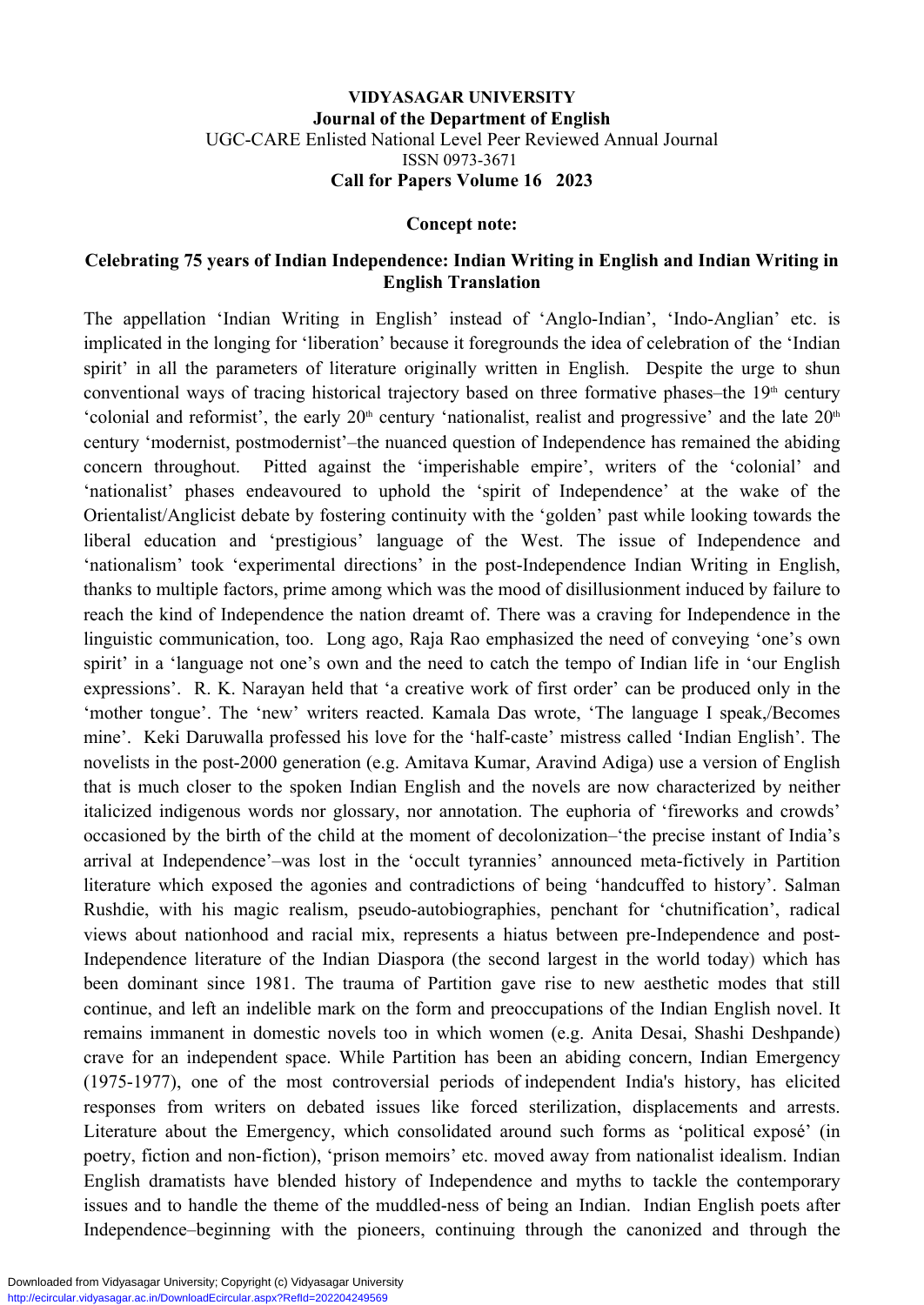acclaimed 'bohemian avant-garde little-magazine fraternity' (e.g. Kolatkar, Mehrotra) and culminating in the second generation poets (e.g. Sujata Bhatt, Jeet Thayil, Ranjit Hoskote, Arundhathi Subramaniam)-resonate with the clarion call to break 'free' and to make it 'new'. Globalization, having given rise to consequent issues like migrancy, hybridity, loss of identity (significantly addressed by Naipaul, Mistry, Selvadurai among others), multiculturalism and cosmopolitanism, has now led to 'neocolonialism' and 'neoliberalism' which tend to revisit the colonial history and the momentous event of political Independence. Reciprocating ideas with such theorists as Benedict Anderson, Homi Bhabha, Elie Kedourie, Ernest Gellner and others, the writers of the Indian Writing in English have been negotiating the pan-Indian as well as global questions of independence, nationalism, colonial modernity and imperialist history. But in the 21st century there has been a move away from the monumental 'national allegories' (Jameson) to the 'limited cultural narratives' of the local and the regional as evinced in a number of emerging writers. In the 'little narratives' (Lyotard) of the North-east, to cite an example, represented by Jahnavi Barua, Ratan Lal Basu, Eastarine Kire, Mamang Dai, Yumlum Tana, Temsula Ao among others, the issue of Independence and its aftermath has resurfaced in a vivid manner. The major preoccupations of Indian writing in English now are with 'Urban Realism', (e.g. Adiga , Arundhati Roy) 'Gender and Secular History' (e.g. Padma Viswanathan, Samina Ali, Githa Hariharan, Manju Kapur) , 'Glocal India' (e.g. Hari Kunzru, Rama Dasgupta) and with the question of 'reinscribing the Past' (e.g. Amitav Ghosh). Shashi Tharoor and Amit Chaudhuri represent a significant development in the complex and evolving relationship between the old and the 'new India'. Leaving behind 'pulp fiction', 'science fiction' and 'military thrillers/espionage' (e.g. Aniruddha Bahal, Tarun Tejpal), the new generation of Indian English writers of fiction are showing interest in domestic science fiction (e.g. Amit Basu), Indian myth and fantasy (e. g. Amish Tripathi, Ashok Banker), graphic novels (e. g. Amruta Patil, Vishwajyoti Ghosh), 'chick lit', 'film lit' etc. The trajectories of these new writers intersect with history and Independence at some points.

## **Indian Writing in English Translation**

The register 'Bhasha' instead of 'vernacular'–deemed to have stood in oppositional terms to colonial imprint–is embedded in the spirit of Independence because it is rooted in the local identities, histories, stories and myths which were deemed dangerous to 'civilizing mission' and were erased during the colonial regime. In this age of 'reverse colonization', 'comparative studies' and 'literatures without borders', Translation is of immense importance because it breaks the barriers globally and serves as crucial bridge to reach out to a readership wider in scope than that of English. 'Translation' transcends the narrow boundaries of language and gives a new lease of life to the original 'Bhasha' text. It is an important means of 'decolonizing the mind' – an aspect not ensured by mere political Independence. The scope of Indian writing in English has been expanded through reciprocities with Indian 'Bhasha' Literatures (both original and translation) and there is little justification in privileging English as a distinct and more cosmopolitan language than the 'Bhashas' because this attitude obscures myriad interlingual histories. The importance of Translation has been stressed by the makers of Indian Writing in English. For example, Raja Rao in his *Foreword* to *Kanthapura* said, 'we are instinctively bilingual'. Anand and Ahmed Ali were both affiliated with the All-India Progressive Writers' Association (AIPWA), which brought together authors writing in a range of languages, including Sajjad Zaheer in Urdu and Premchand in Hindi. A. K. Ramanujan, to cite another example, says that he does not know at what point of time his Tamil and Kannada stop and his English language begins. The fact that many of the Indian English writers are conditioned by bilingualism or trilingualism and that creativity is a complex process which tends to blur the line of demarcation between a writer's allegiance to the mother tongue and to the language of intellectual